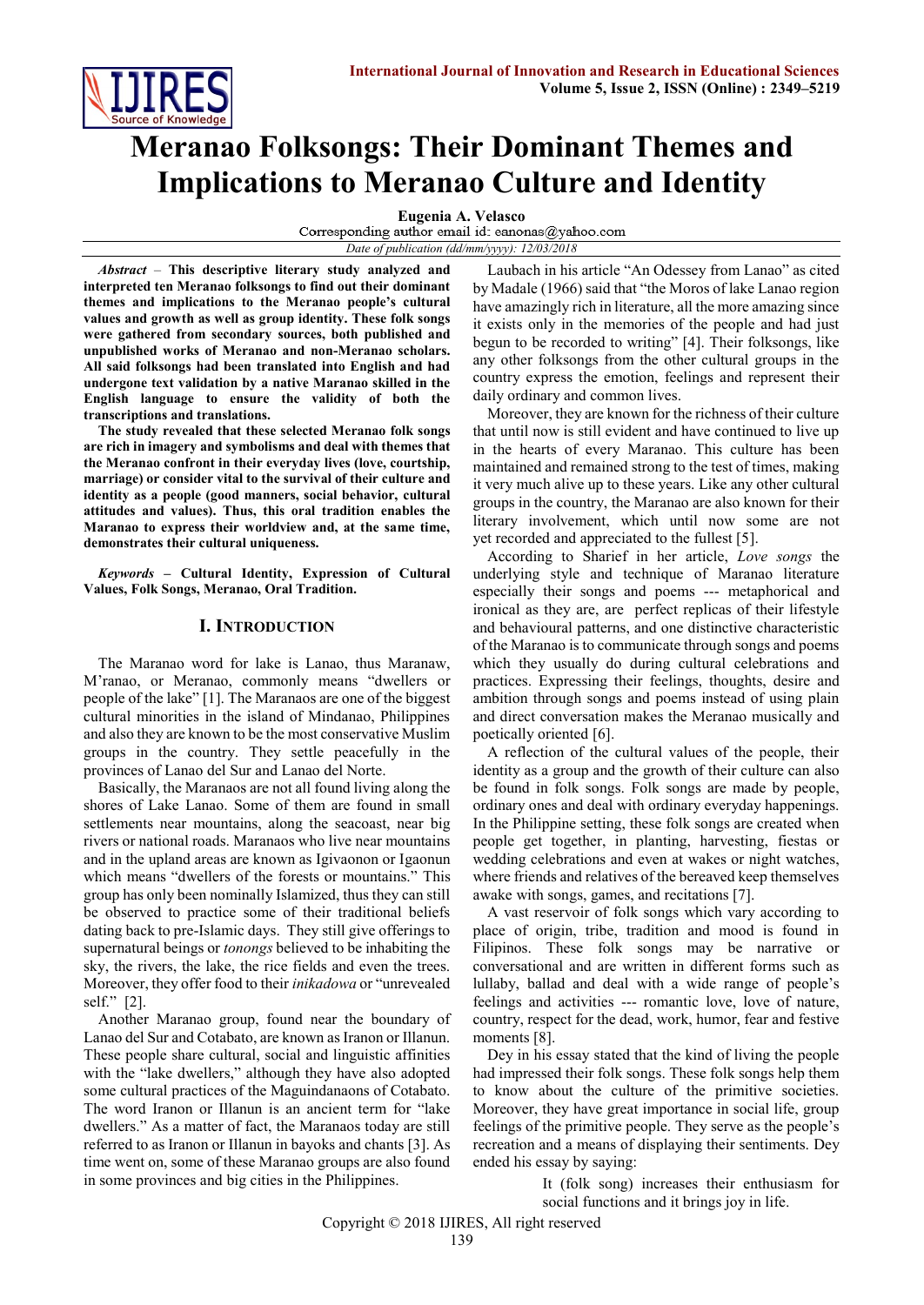

Folk songs remove their tiresomeness at the time of work and make the singers fresh [9].

Thus, this paper is designed to interpret and analyze ten (10) Maranao folk songs --- find out their dominant themes and their implication to the Maranao culture and identity.

In analyzing the said folksongs, the formalistic critical theory also known as New Criticism that calls for an objective analysis of literary texts is used. It stresses the importance of reading a text as an independent and complete work of art. It emphasizes close attention to the internal characteristics of the text itself, and discourages the use of external evidence to explain the work. Specifically, the method of formalistic approach entails close reading and concentration of the formal elements as theme, rhythm, meter, imagery, metaphor, etc. found in the text [10]. Of these elements, the theme is considered in this paper.

This study analyzes critically the theme or themes of each folksong and tries to know its implication to the culture and identity of the Maranao people.

## **II. PRESENTATION**

The folk songs considered in this paper are not titled, and for easy identification they are numbered. These songs cover a variety of subjects and as they are analyzed they revealed to be rich in images, symbols and practices that eventually lead to the formulation of their themes and their implications to the Maranao culture and identity.

# *A. Images/Symbols/Practices and Theme*

Folksong  $# 1$  is a lullaby that tells of a mother who is giving the assurance to the child that he needs not worry or afraid of the lightning because he has the *malong* to protect him. The malong is very important to the Maranaos. They used it in various purposes. This malong is a kind of skirt or a barrel skirt that wraps the whole body. This *malong* comes in different types because it serves several purposes. There are those that they use every day and there is a particular *malong* that is used for special occasions. This type is called *landap*, a very sophisticated and elegant kind of *malon*g worn only for special occasions. These *malongs* are very colorful and would really show the kind of family a Maranao has. Its design is multifarious since *malong* can be used in many ways. It can be used as a bath towel, blanket, and even costume may it be an ordinary day or special events.

Another image that can be found in Folksong # 1 is the lightning which refers to the struggles or the adversities that normally occur to people while on earth. The mother has given the assurance to her child not to be afraid for he is protected by his *malong*. The mere mention of these images brings the theme: *having owned culturally revered artifacts gives the owner a degree of social nobility.*

Folksong  $# 2$  is another lullaby which talks about the growth of a child. It tells specifically how should the child grow each night and day and why should he need to grow big, healthy and strong. The mother compares her child's growth to a wayside weed, coconut tree and betel nut.

By wayside weed means that the child is just an ordinary person who lives with challenges and struggles in life. Like the weed, the more that it had been stepped upon by people the more that it grows. This means that the more challenges the child may face, the more that he may become stronger. He will not be overcome by problems, instead he will overcome those problems.

Then another comparison used by the mother is the coconut tree. The coconut is very significant to Maranaos. They usually have coconut oil for their food preparation. Coconut is very much useful for them because they use the fruit and its oil mainly to spice up their food. Their meals will never be complete without it.

These three images mean the same thing, and bring the theme: *family or clan's growth depends on the growth of the children.* The child in the folksong is expected to grow big, tall, and strong so that when he encounters problems, he remains whole --- that is, he overcomes them all.

Folksong  $\# 3$  is a lullaby which compares the love for a kin and the love for a friend. The lady in the song remembers her kin while she is lying on a pillow white as cloud even if she is in a grand place of a friend. Her longing for her kin or family does not totally disappear. As the saying goes, "distance makes the heart grow fonder." This means that even in a luxurious, comfortable, lavish life style in someone else's beautiful place the love for a kin increases and the longing to be with them becomes stronger. Love for a kin is given more emphasis here.

In like manner, folksong # 4 still talks about love, but this time it compares the love for a kin and the love towards the opposite sex. The woman is in doubt of the love of the man towards her and she too goes on pretending that she loves him. Well in fact, her love for her true kin is more important.

In comparing these two kinds of love, two images emerge. The colors --- dark yellow and light green are used in describing the two kinds of love. The former is more valuable, not exchangeable. For the Maranao culture, yellow is a royal color, thus carry with it a heavy weight. ...only people of the upper class were allowed to wear yellow….yellow is a favourite together with maroon, orange, violet, red and fuschia" [11]. The latter is less significant, an ordinary one, less grounded and easily fades. The theme: *blood is thicker than* water is extracted from these two songs.

Folksong # 5 talks of a mother who tells the child what kind of person she is. She describes herself as a person who loves peace and who never refuses any commitment in the pursuit of peace. But no one gives her any value at all because she is not one of the noble persons in the place.

The song does not possess images but rather a cultural practice in Maranao society --- social stratification. This is still observed today. This practice carries the theme: *high regard or respect is given to those who belong to the upper stratum of the society than those in the lower level.* As found in the song, no matter how peace loving the mother is but she is not given importance because she is of the lower class.

Folksong # 6 is about a mother who tells her child to stop crying and to think of the sacrifice she does for him. She has not slept for many days, and this is not her own doing but this is due to her care for the child. The image of the woman (mother) is brought here. The woman image brings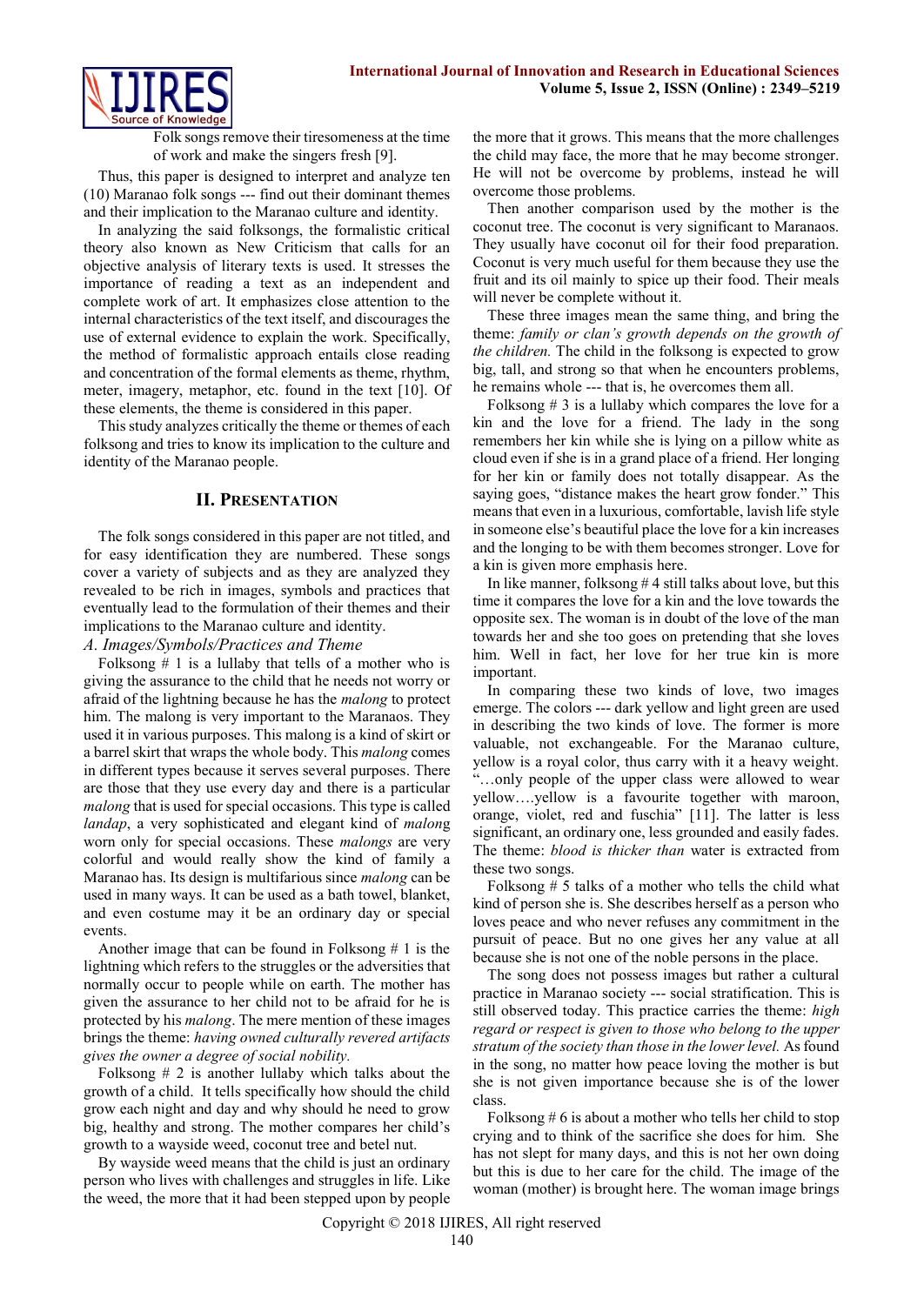

the theme*: a woman has to be loved, respected, and protected* because for the Maranaos, a woman is an important person. As proven in the song, she spends sleepless nights just to take care of the child. Coronel in the Preface of the Maranao Woman Number 2 puts it:

> The Maranao woman shows her ingenuity in the way she cares for her baby, her ways of cooking the many dishes that make up the Maranao cuisine, and the elegant ways of serving the dishes, not to forget the hand-embroidered and hand-made decorations that hang on the walls and windows of her house, the arches and gay flags that fly in the air, all witness to the artistic talent of the Maranao woman [12].

In other words, a Maranao woman is someone who is domesticated.

Folksong # 7 is a love song which tells the love story of two incompatible beings. The woman feels that the man's love for her is not certain. With that she told him that someone is more fitted for him, someone who is beautiful. It is just all right for her if she will be cast away or forgotten because she is not pretty. But then the man is neither handsome too. She even said further that it is fine with her if she will be tempted by another man as along as his love is genuine, comparing it to the dark yellow color.

Folksong  $# 8$  is an outburst of a woman's feelings who was left alone by the man she loved. She asked her man to leave something, for her to remember him when he is in a far away land. Though she finds it painful being left by the one she loves, still she considers her man's decision of leaving her because they are not equal or compatible.

Both Folksongs #s 7 and 8 do not have any image or symbol but they both show a distinct practice of the Maranao culture ---- the arranged marriage or betrothal done by two families who agreed that their son and daughter be wed. This practice brings the theme: *compatibility is a prerequisite for a successful union.*

Folksong  $# 9$  is a song that mourns for the death of a father. One of the sons speaks in behalf of his siblings. He finds it hard to believe that their father died and they have not served him that long. The cause of the father's death is not clear in the song but the son says that if their father was murdered, then they would not sleep until they took revenge. Since acceptance of their father's death is hard for him, he further expresses willingness to sell their bodies so as to get back their father's life. Their bodies, according to him, does not matter anymore, the important is, they would see their father alive.

Two cultural practices are shown in this song. One is filial piety or reverence for fathers. The children are willing to avenge the death of their father or sell their bodies just to see their father alive. This means that they are willing to give up everything for the sake of their father. The other practice is much known as *rido* or the extreme misunderstanding causing a feud between two families. If they are certain that the cause of death is murder done by somebody of another family, then the children are to take revenge. These practices show the theme*: reverence for fathers is of great importance to the extent of sacrificing one's life.*

 Folksong # 10 is a song of criticism. The song is about a man who does not fight back when challenged or provoked. He instead flees from the actual scene. This song reveals the soldierly spirit of the Maranao that criticizes the coward people. The man in the song is shown as "worm-like shrike", an image understood to be a coward act of a person that when provoked flew away. To be called a "worm-like shrike" is an insult to a Maranao. When insulted, the Maranao's *maratabat* or pride is touched. *Maratabat,* as defined by Saber and Tamano as cited by Saber and Madale (1975) is the "face" or "amour propre" of the Maranao [13]. When Maranao's *maratabat* is touched for he is insulted or hurt, immediately he will act on it because he does not want to lose his pride.

## *B. Cultural Implications*

As revealed in the folksongs, the Maranaos have a high regard and reverence on the possessions they have, for in them they have the assurance that they are protected and these could answer the problems they encounter in life.

Moreover, the Maranaos have a higher respect for those who belong to the upper stratum of the society than those who belong to the lower class. This is evident in the possession of a special kind of malong called landap. This is because only those Maranaos who belong to the upper class can own a landap. As Plawan in her article, "Growing Up" puts it, "… only those in the upper class were allowed to wear yellow, especially the *landap a binaning*, which is a yellow *malong*" [14]. This means that those who have this kind of a malong will gain respect from others, especially the sultans and the datus in the society.

Maranaos value the growth not only the physical growth of the child but also the growth of their family or clan. Emphasis for a male child to be growing big, healthy and strong is evident because he is the one who will carry the family's name and will lead the community. Madale (1976) said "the head of a Maranao traditional government is called a solotan or sultan which title carries with it executive, judicial, and legislative powers" [15]. Maranaos are known to be clannish; big family is a requirement for them. When they are many in number, the stronger they become.

Being close to the family is one characteristic that would describe the Maranao too. Love for kin goes beyond everything. The Maranaos are clannish. Whenever family feuds happen, and achievements and successes are earned, they are there taking sides and very supportive [16].

Maranao woman is treasured, loved, respected and protected. All the men in the family have made her the object of their total love and care. As Madale (1976) said, "A Maranaw woman, therefore, enjoys greater security than other Filipino woman, because aside from the laws of this land that protect her, there are also local customs and traditions that are in Meranao community strictly enforced  $[17]$ .

Arranged marriage is practiced by the Maranaos. They call it betrothal. Parents agree to marry their son and daughter at a tender age. "Marriage contracts used to be drawn between a girl and a boy of tender age by their parents" [18]. Both parties should come from the same social status.